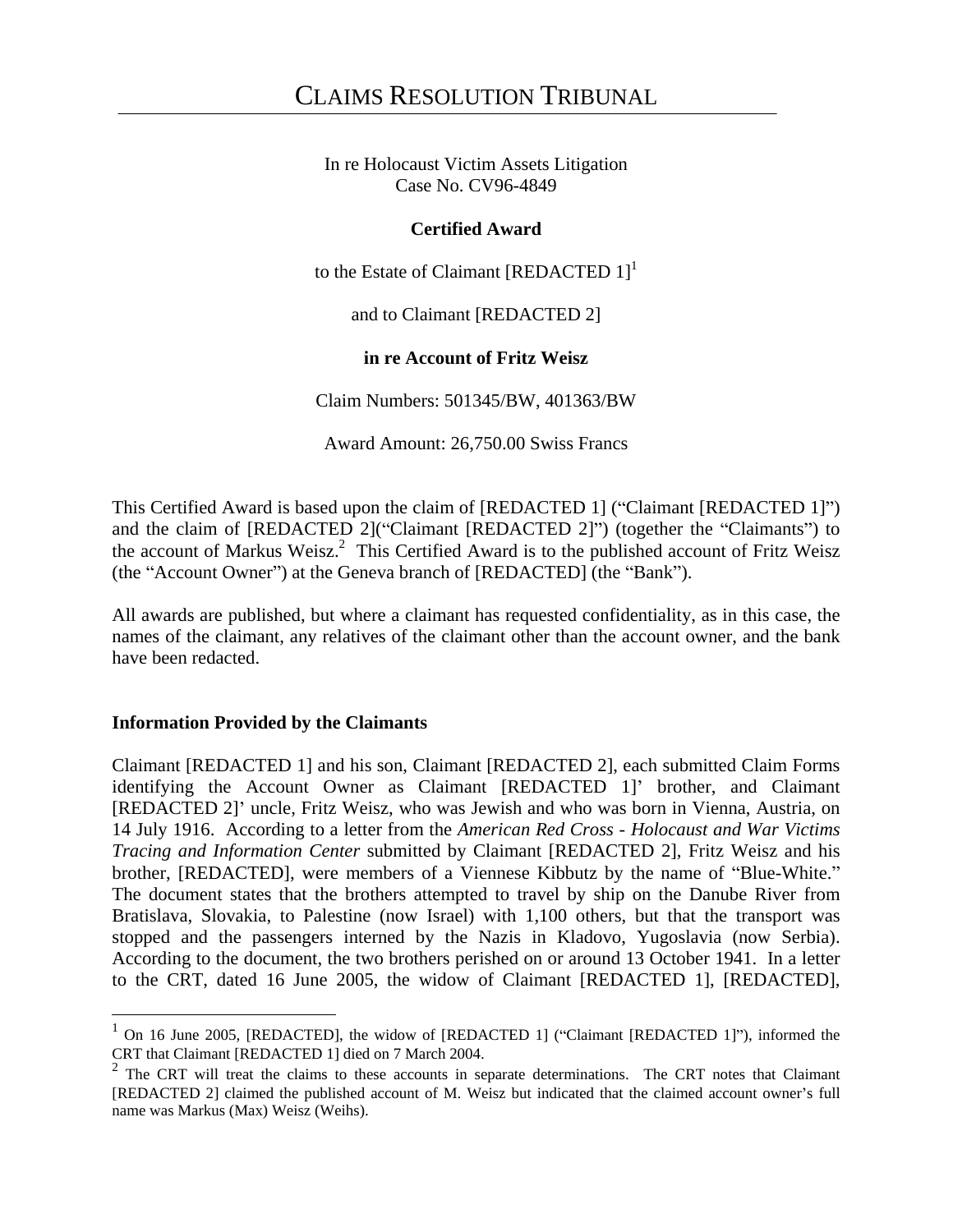confirmed this information and elaborated on the ultimate fate of her husband's brothers, stating that Fritz and [REDACTED] were on the way to Palestine as part of a group of young people when they were taken off the boat they were traveling on, starved, and eventually shot and killed in Yugoslavia. Claimant [REDACTED 1] indicated that he is the only member of his family who survived the Holocaust and that Claimant [REDACTED 2] is his only son.

In support of their claims, the Claimants both submitted a copy of a certificate of attendance, which indicates that [REDACTED 1] (Claimant [REDACTED 1]), was born in Vienna, and was a student at the Academy of Visual Arts (*Akademie der Bildenden Künste*) in Vienna in 1937. Claimant [REDACTED 1] also submitted copies of documents, including his birth certificate indicating that his name was [REDACTED 1], that he was born on 5 March 1918 in Vienna and that his parents were [REDACTED] and [REDACTED], née [REDACTED]; and an assets census declaration, dated 12 July 1938, filed by his father, indicating that [REDACTED] was married to [REDACTED], née [REDACTED]. Claimant [REDACTED 2] also submitted additional documents, including a letter from the American Red Cross described in detail above.

Claimant [REDACTED 1] indicated that he was born on 5 March 1918 in Vienna. Claimant [REDACTED 2] indicated that he was born on 22 July 1952 in New York, the United States.

# **Information Obtained by the CRT**

In its press statement that accompanied an exhibit held there from 8 July to 4 November 2001, the Jewish Museum Vienna details the history of the Kladovo transport:<sup>3</sup>

ish Museum Vienna details the history of the Kladovo transport:<sup>3</sup><br>In view of the increasingly drastic persecution in Austria, now called Ostmark, and out of fear of new SS deportations, Georg Überall (later Ehud Avriel), the secretary general of *He-Haluts* and representative of Mossad in Vienna, made a grave decision in late 1939: He wanted all remaining *He-Haluts* members in Ostmark to leave the country even though no deep-sea vessels were ready to transport them to Palestine from the Danube delta. For the first time, a group of 120 *Youth Aliya* (JUAL) members also joined an illegal transport. Several hundred persons were first brought to Bratislava. A list shows that 822 people from Vienna, 130 from Berlin and 50 from Gdansk initially joined the transport. In Bratislava another 100 refugees from Prague and Bratislava were added to the group.

In the winter of 1939 the Danube was going to freeze over and the Slovak authorities intended to send the group back to the German border. Georg Überall and Mosche Agami, the Mossad officials in Vienna and Geneva respectively, urged the refugees to continue their trip even though no ship was ready for them at the mouth of the Danube. After a ten-day sojourn the refugees departed from Bratislava on the "Uranus," an excursion boat owned by the Danube Steam Boat Company (DDSG) and decorated with the swastika flag. No sooner had the boat reached the Hungarian border when it was unexpectedly stopped and turned back to its initial point of departure. On December 13 the trip started anew, but a few dayslater the passengers were transferred mid-river to three Yugoslav excursion boats - the "Car Nikola," the

 <sup>3</sup> See [http://www.jmw.at/en/pr\\_kladovo.html](http://www.jmw.at/en/pr_kladovo.html), last visited 8 August 2007.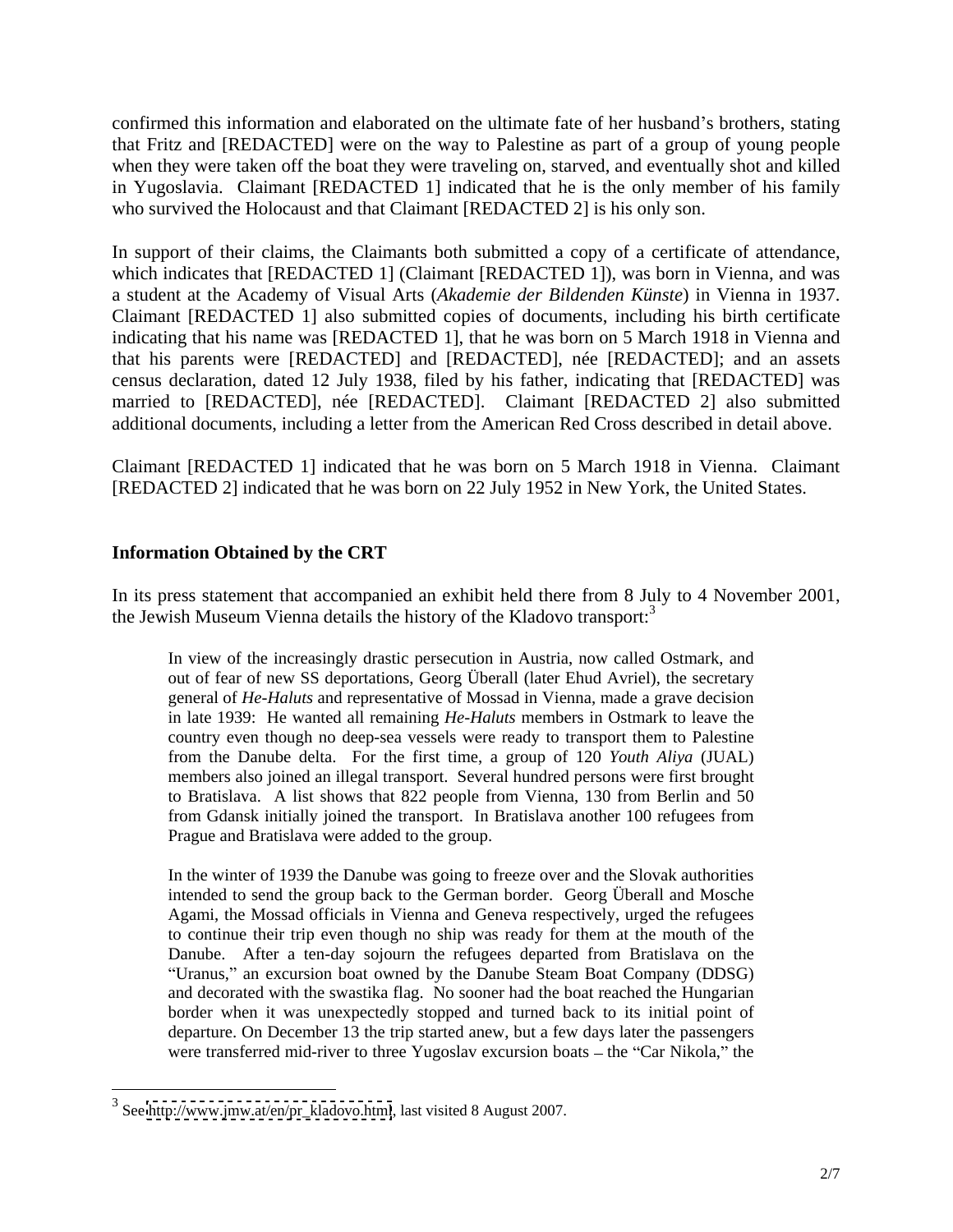"Car Dušan" and the "Kraljica Marija." Sime Spitzer, the secretary general of the Association of Jewish communities in Yugoslavia, had chartered these boats from the Yugoslav national shipping company on Mossad's instructions. The reason for this unexpected turn was DDSG's refusal to continue the trip on the "Uranus" as long as the reshipment at the mouth of the Danube was uncertain.

The voyage on the Yugoslav ships also ended abruptly, however, this time in the tri state area between Yugoslavia, Rumania and Bulgaria. The Rumanian authorities prohibited the passage for the same reason. It soon became clear that the weather conditions made a continuation of the trip impossible in the foreseeable future. On December 31, 1939 the ships were directed to the winter harbor in the Yugoslav town of Kladovo near the Iron Gate. In this little town, 54 kilometers from the nearest railway station and practically cut off from the outside world in winter, the refugees waited for the ice to melt. Spitzer had to promise the Yugoslav government that he would be responsible for the group's upkeep. At that time, thousands of refugees from Germany and Austria were also living in Yugoslavia alongside the country's Jewish community of 71,200. Several assembly camps were set up for refugees from the Third Reich.

Cramped conditions, dirt and biting frost made life on the boats unbearable. It would be weeks before the refugees were allowed to spend even a limited amount of time on shore. Finally, the shipping company urged the group to vacate the three steamboats. The refugees subsequently moved on land – some to the village, others to barracks and tents on shore. A malaria epidemic soon broke out in the tents and barracks, which were close to big swamps. Malnutrition, dirt and insect infestations also contributed to outbreaks of scabies and furunculosis. There were also isolated cases of polio, erysipeloid and typhus.

In September 1940 the group was finally able to leave Kladovo. Their trip, however, did not lead them towards the Danube delta, but a few hundred kilometers upriver, to the Serbian town Sabac on the Sava river. The rerouting of the group was caused by a large-scale resettlement of ethnic Germans from Rumania overseen by the SS. These re-settlers were transported upstream, also on DDSG steamboats and temporarily put up in reception camps in the Serbian villages of Kladovo and Prahovo. On September 22, 1940 the refugees reached the small town of Sabac. There, older people and couples were put up in private rooms, while the majority of young people were quartered in an abandoned grain mill that had been adapted for these purposes. Although they had to observe some restrictions, the refugees were allowed to move freely about town.

After the refugees arrived in Sabac, their living conditions improved. The transport participants enjoyed greater freedom of movement and a more stable way of life. The various Zionist youth groups gained in importance. They tried to give their members encouragement through a tight social structure, strict discipline and extremely organized daily routines. Even though it was officially prohibited, many members sought to earn some pocket money through employment opportunities in  $\tilde{S}$ abac. In spite of this relief, the refugees were still living on stand-by. Many times their departure was announced and they had to pack their bags and be ready.

In the final months before the German attack on Yugoslavia, the threat of war became more and more palpable in Sabac. Refugees from the Third Reich were still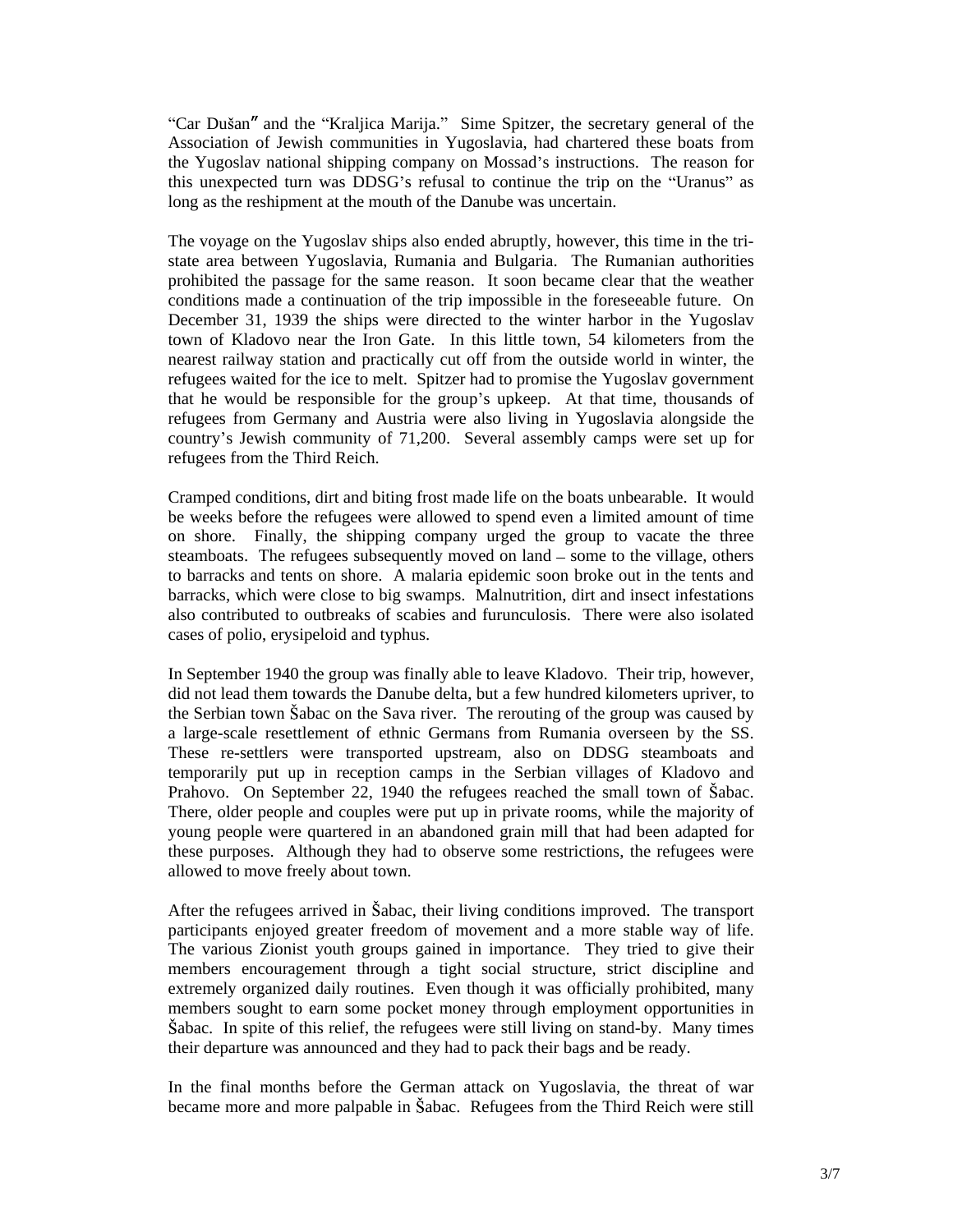streaming over the borders and the refugee community in Sabac increased to an estimated 1,400 people. Just prior to the German attack on Yugoslavia a small number of the Kladovo refugees were able to escape to Palestine with certificates. Estimates of those who survived range from 200 to 280 people. Most of the transport participants saved were members of *Youth Aliya*, *i.e*., 15 to 17-year olds. Some adult attendants, a number of older girls with WIZO certificates, and a small number of older people for whom relatives in Palestine had vouched, were also able to flee.

When the German army marched into Yugoslavia, more than 1,100 Jewish Kladovo refugees remained in the Serbian town of Šabac. After the attack on the Soviet Union on June 22, 1941 the German regime started a systematic extermination of Jews in the East. The Kladovo Group thus did not stand a chance of leaving Serbia in the summer of 1941. Out of all the Kladovo refugees remaining in Serbia at the time of the German attack on Yugoslavia in April 1941, only a handful managed to escape from the Nazis and survive the war.

When 21 German soldiers were killed by partisans in early October 1941, General Böhme ordered the execution of  $2,100$  people in retaliation  $-100$  people for every German killed. 805 Jews and Gypsies from the Šabac camp, which included all the men from the Kladovo Transport, fell victim to this reprisal. In January 1942 the women and children of the Kladovo Transport were sent to the Sajmište concentration camp near Belgrade where Jewish women and children from Serbia were already interned. These former fairgrounds were ill-adapted to serve as a camp. More than  $7,000$  women – among them the very old, children and new-borns – languished in barracks in the biting cold. Many froze or starved to death, the remaining survivors were gassed inside transport lorries.

It was not until the end of the war that some details became known of the tragic fate of the Kladovo Transport members left behind in Serbia. To this day, some family members do not know exactly how their relatives perished in Serbia.

#### **Information Available in the Bank s Records**

The Bank's records consist of ledger sheets associated with the account. According to these records, the Account Owner was *Monsieur* (Mr.) Fritz Weisz. The Bank's records do not indicate the Account Owner's domicile.

The Bank's records indicate that the Account Owner held a demand deposit account, numbered 8811, which was opened on 9 January 1941 by postal remittance (*versement postal*). The Bank s records further indicate that activity ceased on the account as of 23 January 1941 and that the account balance between December 1941 and December 1948 remained 3.70 Swiss Francs ("SF"). The Bank's records further indicate that the account was closed by fees on 31 December 1948. As noted above, the amount in the account on the date of its closure was SF 3.70.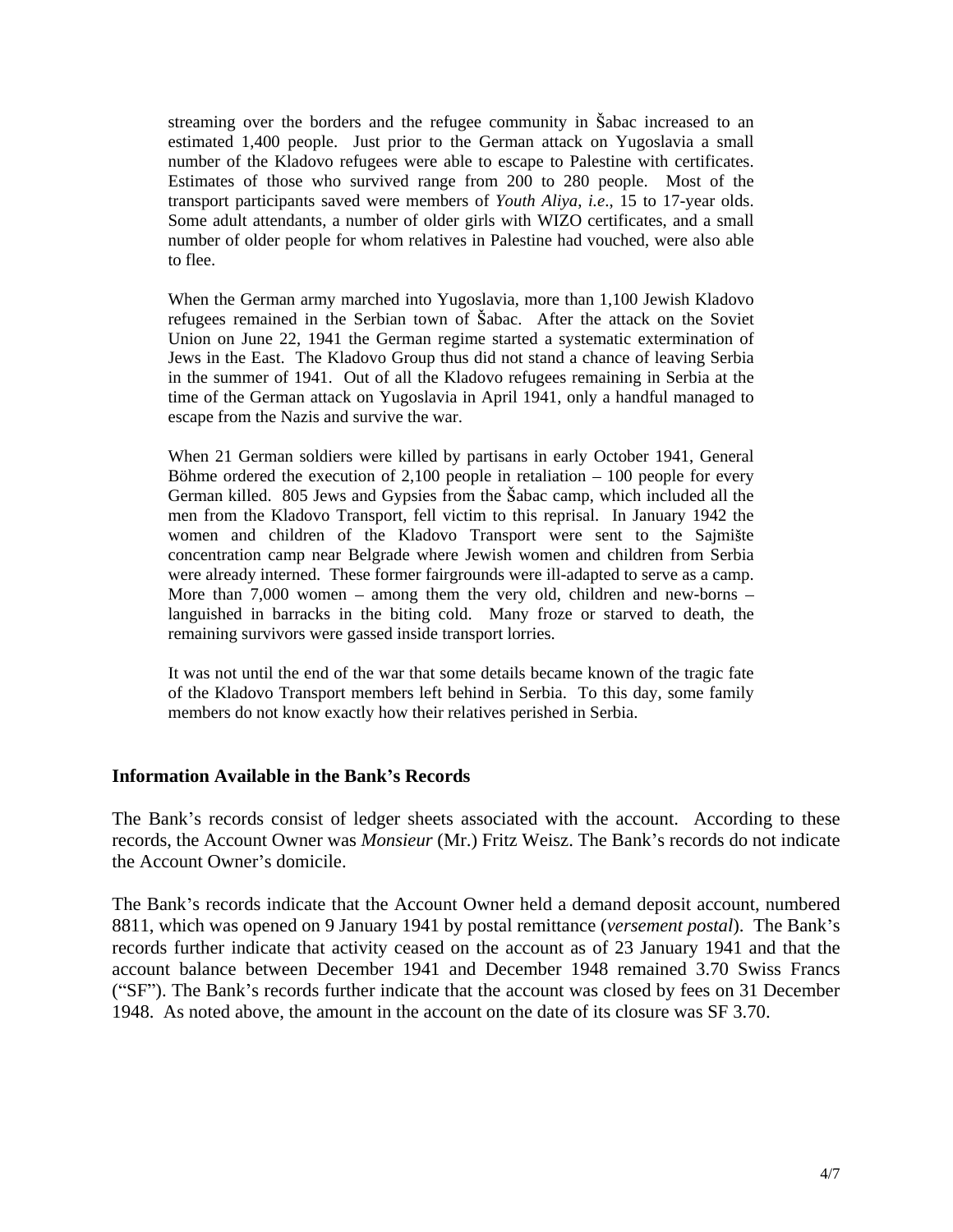# **The CRT s Analysis**

# **Joinder of Claims**

According to Article 37(1) of the Rules Governing the Claims Resolution Process, as amended (the "Rules"), claims to the same or related accounts may be joined in one proceeding at the CRT s discretion. In this case, the CRT determines it appropriate to join the two claims of the Claimants in one proceeding.

## Identification of the Account Owner

The name of Claimant [REDACTED 1]' brother and Claimant [REDACTED 2]' uncle matches the published name of the Account Owner.<sup>4</sup> The CRT notes that the Bank's records do not contain any specific information about the Account Owner other than his name.

In support of his claim, Claimant [REDACTED 2] submitted documents, including a letter from the American Red Cross, which provides independent verification that the person who is claimed to be the Account Owner had the same name recorded in the Bank's records as the name of the Account Owner. The CRT notes that the name Fritz Weisz appears onlyonce on the February 2001 published list of accounts determined by the Independent Committee of Eminent Persons ("ICEP") to be probably or possibly those of victims of Nazi persecution (the "ICEP List").

The CRT further notes that there were no other claims to this account. Taking all of these factors into account, the CRT concludes that the Claimants have plausibly identified the Account Owner.

#### Status of the Account Owner as a Victim of Nazi Persecution

The Claimants have made a plausible showing that the Account Owner was a Victim of Nazi Persecution. The Claimants indicated that the Account Owner was Jewish, and that he perished in October 1941, after being captured and interned by the Nazis while attempting to travel to Palestine.

## The Claimants' Relationship to the Account Owner

The Claimants have plausibly demonstrated that they are related to the Account Owner by submitting specific biographical information, demonstrating that the Account Owner was Claimant [REDACTED 1]' brother, and Claimant [REDACTED 2]' uncle. There is no information to indicate that the Account Owner has other surviving heirs.

The CRT notes that the Claimants submitted a copy of [REDACTED 1]'s (Claimant [REDACTED 1]') certificate of attendance at the Vienna Academy of Visual Arts and that Claimant [REDACTED 1] submitted a copy of the census declaration of his father,

<sup>&</sup>lt;sup>4</sup> The CRT notes the Claimants submitted documents alternately indicating the spelling of their family surname as "Weisz" and "Weiss." The CRT notes that these are variations of the same surname and that the use of both these name variations does not adversely affect the plausibility of the Claimants' identification of the Account Owner.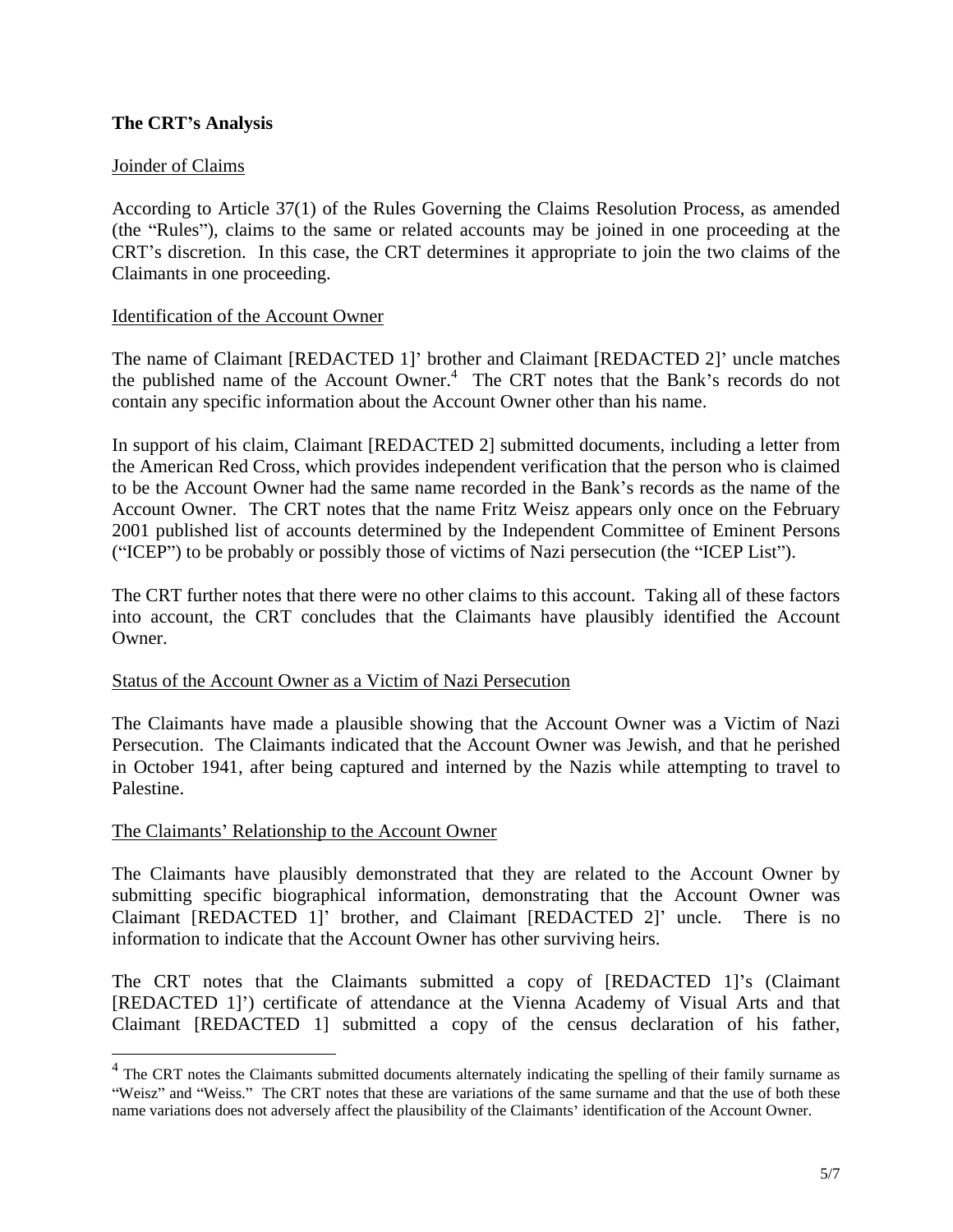[REDACTED], which provide independent verification that the Claimants' relatives bore the same family name as the Account Owner. Finally, the CRT notes that the foregoing information is of the type that family members would possess and indicates that the Account Owner was well known to the Claimants as a family member, and all of this information supports the plausibility that the Claimants are related to the Account Owner, as they have asserted in their Claim Forms.

## The Issue of Who Received the Proceeds

The Bank's records indicate that the account was closed by fees on 31 December 1948.

## Basis for the Award

The CRT has determined that an Award may be made in favor of Claimant [REDACTED 1]. First, the claim is admissible in accordance with the criteria contained in Article <sup>18</sup> of the Rules. Second, Claimant [REDACTED 1] has plausibly demonstrated that the Account Owner was his brother, and that relationship justifies an Award. Third, the CRT has determined that neither the Account Owner nor his heirs received the proceeds of the claimed account. Further, the CRT notes that Claimant [REDACTED 1], as the Account Owner's brother, has a better entitlement to the account than Claimant [REDACTED 2], the Account Owner's nephew.

## Amount of the Award

In this case, the Account Owner held a demand deposit account. The Bank's records indicate that the value of the account as of 31 December 1944 was SF 3.70. According to Article 29 of the Rules, if the amount in a demand deposit account was less than SF 2,140.00, and in the absence of plausible evidence to the contrary, the amount in the account shall be determined to be SF 2,140.00. The current value of the amount of the award is determined by multiplying the balance as determined by Article 29 by a factor of 12.5, in accordance with Article 31(1) of the Rules, to produce a total award amount of SF 26,750.00.

## Division of the Award

According to Article  $23(1)(d)$  of the Rules, if neither the Account Owner's spouse nor any descendants of the Account Owner have submitted a claim, the award shall be in favor of any descendants of the Account Owner's parents who have submitted a claim, in equal shares by representation. Accordingly, Claimant [REDACTED 1] is entitled to the total award amount. As noted above, Claimant [REDACTED 2] is not entitled to share in the award.

## **Scope of the Award**

The Claimants should be aware that, pursuant to Article 20 of the Rules, the CRT will carry out further research on their claims to determine whether there are additional Swiss bank accounts to which they might be entitled, including research of the Total Accounts Database (consisting of records of 4.1 million Swiss bank accounts which existed between 1933 and 1945).